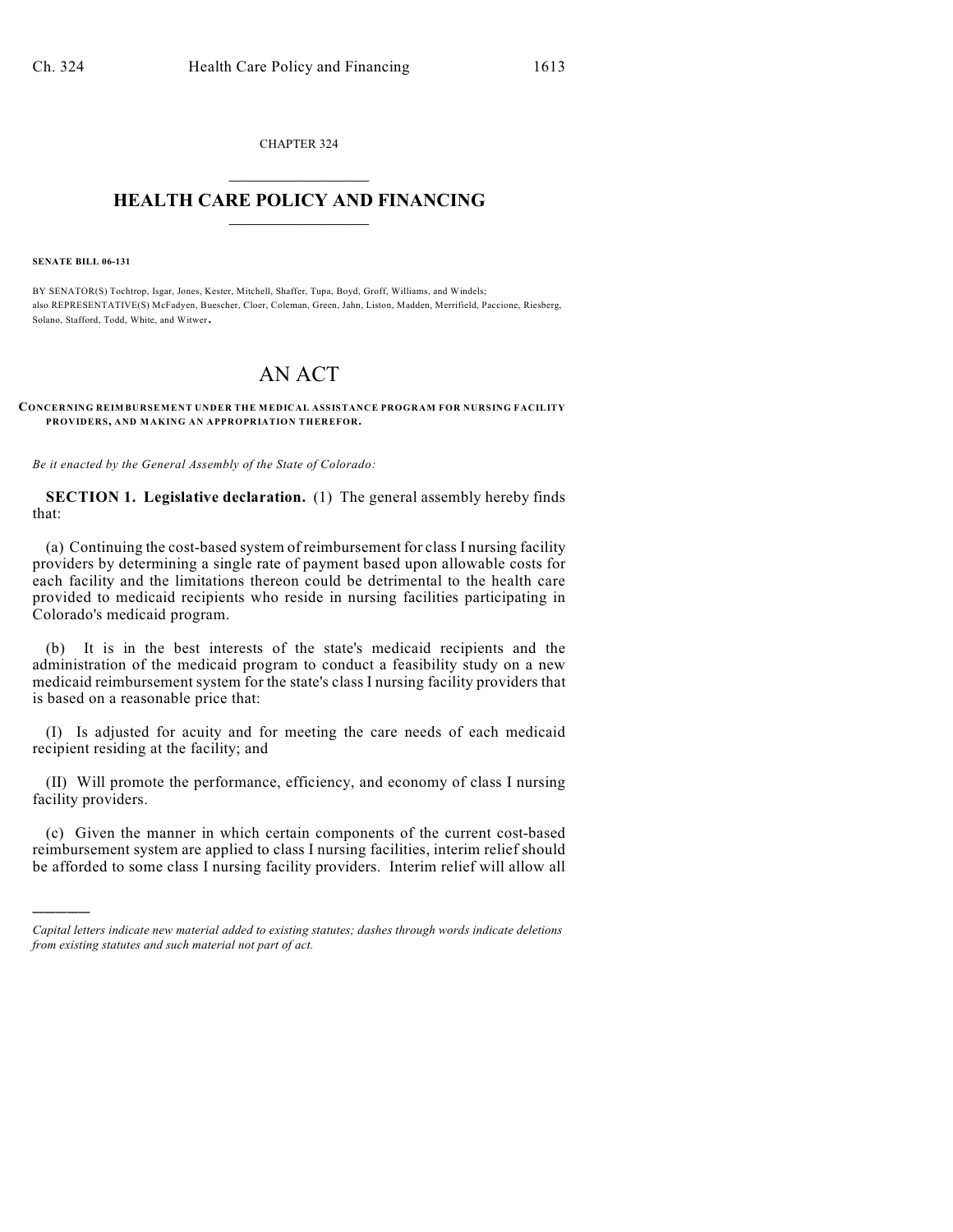providers to continue to participate in the medicaid program and provide needed services to eligible recipients throughout all regions of the state while the department of health care policy and financing studies and proposes for adoption by the general assembly a new medicaid reimbursement system for class I nursing facilities.

(d) Interim relief should also be given to certain nursing facility providers through the removal of the statutory cap on increases to their reimbursement rate.

**SECTION 2.** Part 4 of article 4 of title 26, Colorado Revised Statutes, is amended BY THE ADDITION OF A NEW SECTION to read:

**26-4-410.1. Class I nursing facility reimbursement rates - study - report repeal.** (1) THE STATE DEPARTMENT, IN CONJUNCTION WITH REPRESENTATIVES OF CLASS I NURSING FACILITIES AND ADVOCATE ORGANIZATIONS REPRESENTING RESIDENTS OF CLASS I NURSING FACILITIES WHO ARE MEDICAID RECIPIENTS, SHALL CONDUCT A FEASIBILITY STUDY OF A NEW REIMBURSEMENT SYSTEM FOR CLASS I NURSING FACILITIES. THE STUDY SHALL INCLUDE A STUDY OF A REIMBURSEMENT SYSTEM BASED UPON A PRICING MODEL THAT SHALL BE BASED UPON A REASONABLE PRICE TO BE PAID BY THE STATE DEPARTMENT TO MEET THE NEEDS OF NURSING FACILITY RESIDENTS, A REIMBURSEMENT SYSTEM BASED UPON A PAY FOR PERFORMANCE MODEL, AND ANY OTHER REIMBURSEMENT SYSTEM AS DETERMINED BY THE STATE DEPARTMENT. ON OR BEFORE NOVEMBER 1, 2006, THE STATE DEPARTMENT SHALL FILE WITH THE HEALTH AND HUMAN SERVICES COMMITTEES OF THE SENATE AND HOUSE OF REPRESENTATIVES AND THE JOINT BUDGET COMMITTEE, OR ANY SUCCESSOR COMMITTEES, A REPORT ON THE STUDY. THE REPORT SHALL INCLUDE BUT NOT BE LIMITED TO RECOMMENDED PROVISIONS OF A NEW REIMBURSEMENT SYSTEM FOR ADOPTION BY THE GENERAL ASSEMBLY AND FOR IMPLEMENTATION BY THE STATE DEPARTMENT FOR THE FISCAL YEAR BEGINNING JULY 1, 2007, AND FOR EACH FISCAL YEAR THEREAFTER.

(2) IF THE STATE DEPARTMENT RECOMMENDS A PRICING MODEL REIMBURSEMENT SYSTEM PURSUANT TO SUBSECTION (1) OF THIS SECTION THE SYSTEM SHALL, AT A MINIMUM, RECOGNIZE AND PROVIDE FOR THE FOLLOWING COMPONENTS:

(a) PAYMENT, AND PERIODIC READJUSTMENTS TO THAT PAYMENT, OF A REASONABLE PRICE TO REIMBURSE A CLASS I NURSING FACILITY PROVIDER FOR THE COST OF CARE AND SERVICES NEEDED BY THAT FACILITY'S MEDICAID RECIPIENTS BASED UPON APPROPRIATE PERCENTAGES OF THE STATEWIDE MEDIAN PER DIEM COSTS IN THE CATEGORIES OF DIRECT AND INDIRECT HEALTH CARE AND ADMINISTRATIVE AND GENERAL EXPENSES. IN DETERMINING THE STATEWIDE MEDIAN PER DIEM FOR HEALTH CARE COSTS, THE PROPOSAL SHALL:

(I) TAKE INTO ACCOUNT THE ACTUAL PATIENT DAYS OF CARE AS OPPOSED TO IMPUTED PATIENT DAYS OF CARE; AND

(II) CONSIDER COST ADJUSTMENTS FOR ACUITY BASED UPON A FACILITY'S CASE-MIX INDEX;

(b) CONSIDER ADJUSTMENTS FOR A FACILITY'S EMPLOYEE AND OTHER LABOR EXPENSES TO TAKE INTO ACCOUNT A FACILITY'S GEOGRAPHIC LOCATION;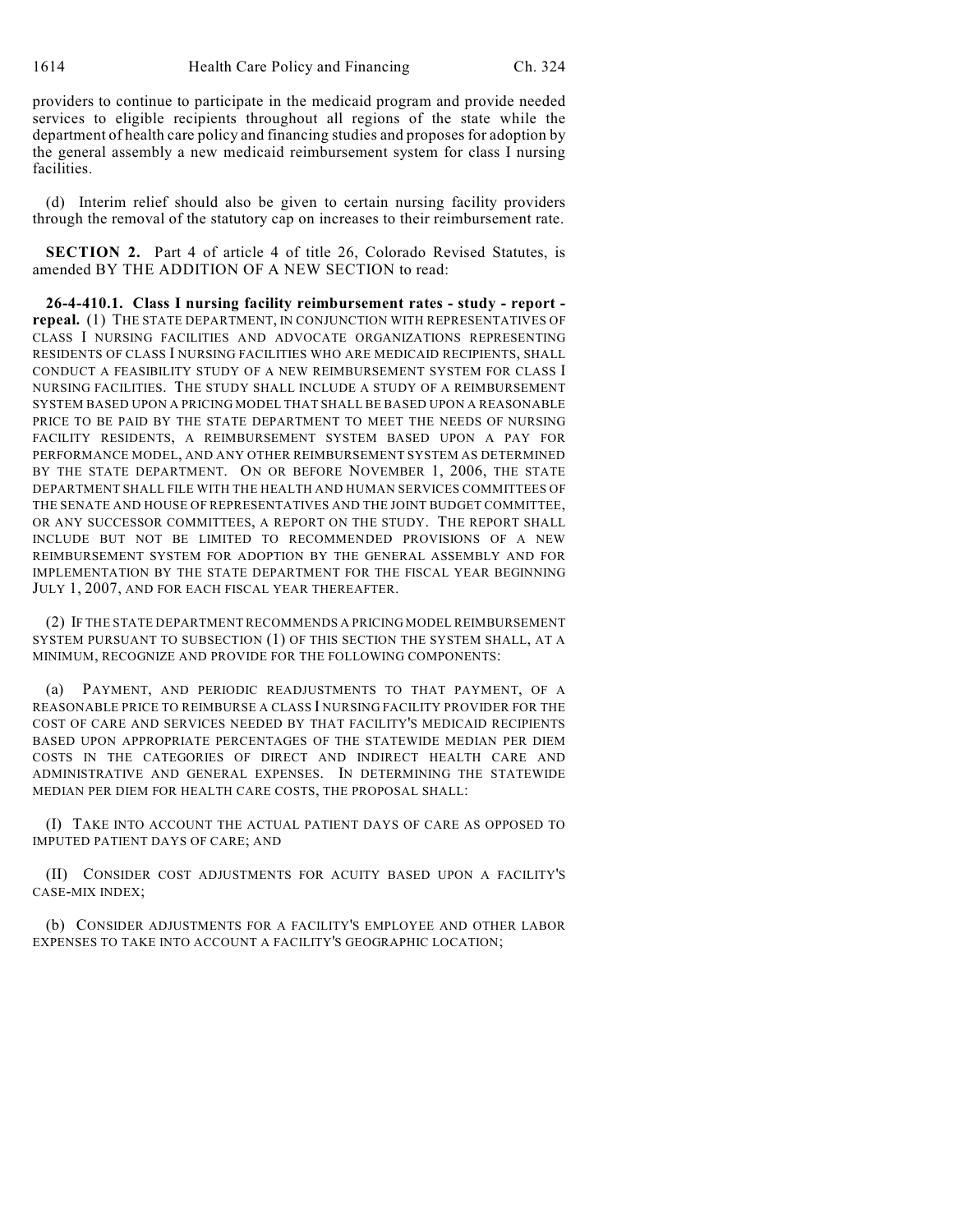(c) INCLUSION OF A QUALITY ALLOWANCE BASED UPON AN APPROPRIATE MEASUREMENT OF A FACILITY'S PATIENT CARE OUTCOMES USING DEVELOPED CRITERIA;

(d) INCLUSION OF AN ADJUSTMENT, AS AN INTEGRAL PART OF A FACILITY'S RATE, FOR A FACILITY THAT HAS MEDICAID RECIPIENTS WHO HAVE MODERATELY SEVERE TO SERIOUSLY IMPAIRED COGNITIVE SKILLS AND WHO REQUIRE BEHAVIORAL MANAGEMENT CARE AND SERVICES.

(3) THIS SECTION IS REPEALED, EFFECTIVE JULY 1, 2007.

**SECTION 3.** 26-4-410, Colorado Revised Statutes, is amended BY THE ADDITION OF A NEW SUBSECTION to read:

**26-4-410. Providers - reimbursement - fees - nursing facility - nursing facility patient program improvement fund - intermediate care facility for the mentally retarded - reimbursement - maximum allowable - nonmonetary incentive program - legislative declaration - repeal.** (6) (a) FOR FISCAL YEAR 2006-07, NOTWITHSTANDING THE APPLICATION OF THE LIMITATION SET FORTH IN SUB-SUBPARAGRAPH (A) OF SUBPARAGRAPH (II) OF PARAGRAPH (d) OF SUBSECTION (4) OF THIS SECTION, A CLASS I NURSING FACILITY PROVIDER'S TOTAL OVERALL REIMBURSEMENT RATE SHALL BE AT LEAST EIGHTY-FIVE PERCENT OF THE STATEWIDE AVERAGE TOTAL OVERALL REIMBURSEMENT RATE FOR ALL CLASS I FACILITIES PARTICIPATING IN THE MEDICAID PROGRAM; EXCEPT THAT, A CLASS I NURSING FACILITY PROVIDER'S TOTAL OVERALL REIMBURSEMENT RATE SHALL NOT EXCEED ONE HUNDRED TEN PERCENT OF THAT NURSING FACILITY PROVIDER'S TOTAL OVERALL REIMBURSEMENT RATE WHEN COMPARED TO WHAT THAT FACILITY'S RATE WOULD HAVE BEEN ON JULY 1, 2006, IF THIS SUBSECTION (6) HAD NOT BECOME LAW. THE INCREASE IN THE REIMBURSEMENT RATE REQUIRED FOR SOME CLASS I NURSING FACILITY PROVIDERS PURSUANT TO THIS PARAGRAPH (a) SHALL NOT RESULT IN A DECREASE IN THE REIMBURSEMENT RATE FOR ANY OTHER CLASS I NURSING FACILITY PROVIDER.

(b) IT IS THE INTENT OF THE GENERAL ASSEMBLY THAT THE NURSING FACILITY PROVIDERS BENEFITTING BY THIS SUBSECTION (6) USE THE ADDITIONAL REIMBURSEMENT MONEYS ONLY FOR THE OPERATION OF THE FACILITY, INCLUDING BUT NOT LIMITED TO DIRECT NURSING CARE. THE STATE DEPARTMENT SHALL, AS PART OF THE FACILITY'S MEDICAID COST REPORT AUDIT, DETERMINE WHETHER THE FUNDS WERE SUBSTANTIALLY USED FOR SUCH PURPOSE.

(c) THIS SUBSECTION (6) IS REPEALED, EFFECTIVE JULY 1, 2007.

**SECTION 4.** 26-4-410 (5) (b), Colorado Revised Statutes, is amended to read:

**26-4-410. Providers - reimbursement - fees - nursing facility - nursing facility patient program improvement fund - intermediate care facility for the mentally retarded - reimbursement - maximum allowable - nonmonetary incentive program - legislative declaration.** (5) (b) In the event the general assembly fails to enact legislation by July 1, 2003, specifying when and under what conditions a limitation on the increase in nursing facility health care costs shall be imposed, then for rates effective on and after July 1, 2005, in addition to the